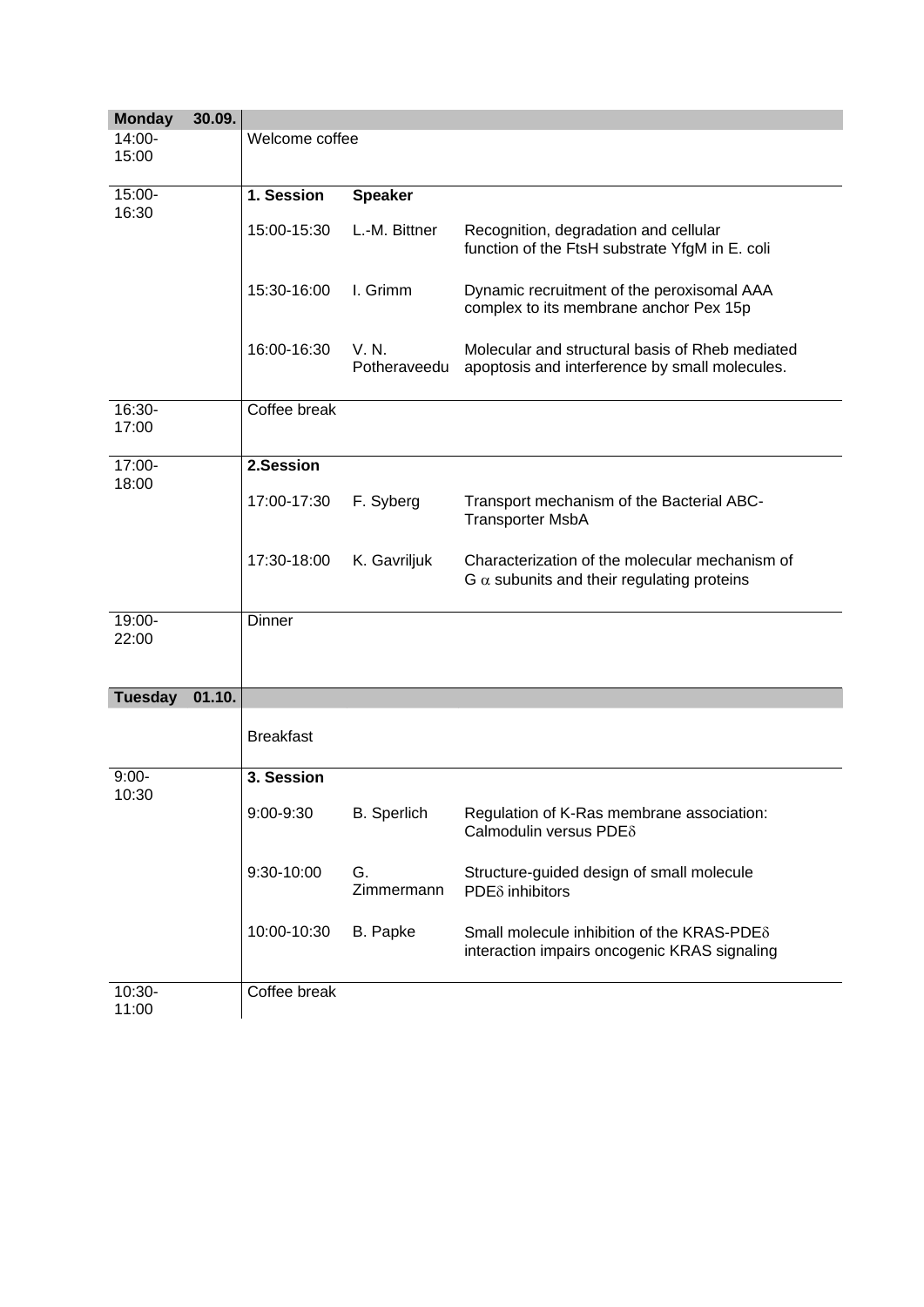| 11:00-<br>12:00    | 4. Session                          |              |                                                                                                                                           |
|--------------------|-------------------------------------|--------------|-------------------------------------------------------------------------------------------------------------------------------------------|
|                    | 11:00-11:30                         | P. Scholz    | Functional characterization of alternative signal-<br>transduction pathways in olfactory receptor neurons                                 |
|                    | 11:30-12:00                         |              | S. Baumeister Investigation of the properties of acyl protein<br>thioesterases and their role in Ras depalmitoylation                     |
| 12:30-<br>13:30    | Lunch                               |              |                                                                                                                                           |
| 13:30-<br>14:30    | 5. Session                          |              |                                                                                                                                           |
|                    | 13:30-14:00                         | J. Schartner | Universal method for protein immobilization on chemically<br>functionalized Germanium investigated by ATR-FTIR<br>difference spectroscopy |
|                    | 14:00-14:30                         | P. Bachler   | Dimerization of N-Ras at POPC model membranes<br>revealed by ATR-FTIR spectroscopy, FRET<br>measurements and molecular modeling           |
| 15:00-<br>18:00    | Coffee break/<br>Poster-<br>session |              |                                                                                                                                           |
| $18:00 -$<br>19:00 | Dinner                              |              |                                                                                                                                           |
| $20:30-$<br>22:00  | <b>Guided city</b><br>tour          |              |                                                                                                                                           |